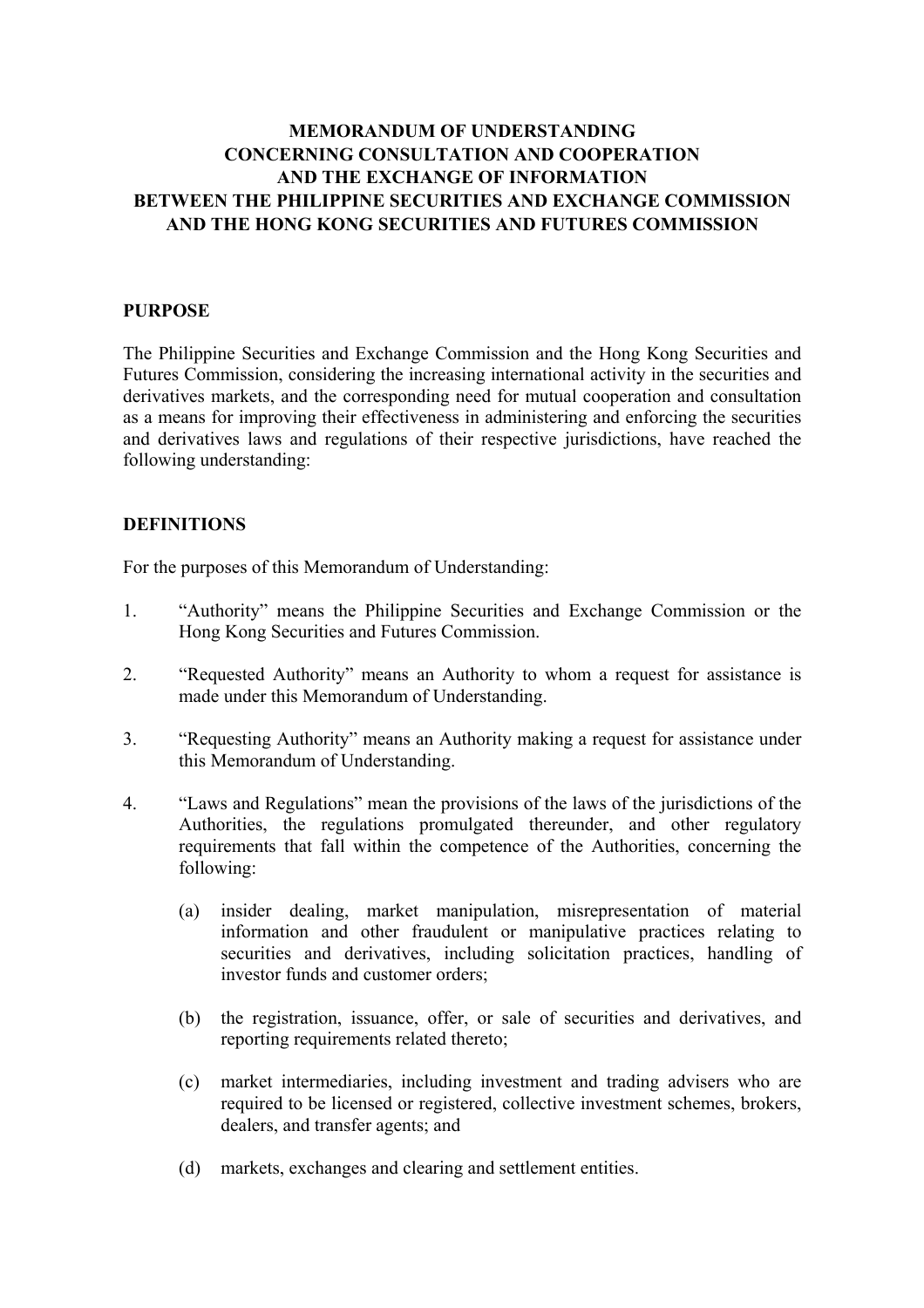5. "Person" means a natural or legal person, or unincorporated entity or association, including corporations and partnerships.

#### **MUTUAL ASSISTANCE AND THE EXCHANGE OF INFORAMTION**

### 6. **General Principles regarding Mutual Assistance and the Exchange of Information**

- (a) This Memorandum of Understanding sets forth the Authorities' intent with regard to mutual assistance and the exchange of information for the purpose of enforcing and securing compliance with the respective Laws and Regulations of the jurisdictions of the Authorities. The provisions of this Memorandum of Understanding are not intended to create legally binding obligations or supersede domestic laws.
- (b) The Authorities represent that no domestic secrecy or blocking laws or regulations should prevent the collection or provision of the information set forth in 7(b) to the Requesting Authority.
- (c) This Memorandum of Understanding does not authorize or prohibit an Authority from taking measures other than those identified herein to obtain information necessary to ensure enforcement of, or compliance with, the Laws and Regulations applicable in its jurisdiction.
- (d) This Memorandum of Understanding does not confer upon any Person not an Authority, the right or ability, directly or indirectly to obtain, suppress or exclude any information or to challenge the execution of a request for assistance under this Memorandum of Understanding.
- (e) The Authorities recognize the importance and desirability of providing mutual assistance and exchanging of information for the purpose of enforcing, and securing compliance with, the Laws and Regulations applicable in their respective jurisdictions. A request for assistance may be denied by the Requested Authority:
	- (i) where the request would require the Requested Authority to act in a manner that would violate domestic law;
	- (ii) where a criminal proceeding has already been initiated in the jurisdiction of the Requested Authority based upon the same facts and against the same Persons, or the same Persons have already been the subject of final punitive sanctions on the same charges by the competent authorities of the jurisdiction of the Requested Authority, unless the Requesting Authority can demonstrate that the relief or sanctions sought in any proceedings initiated by the Requesting Authority would not be of the same nature or duplicative of any relief or sanctions obtained in the jurisdiction of the Requested Authority;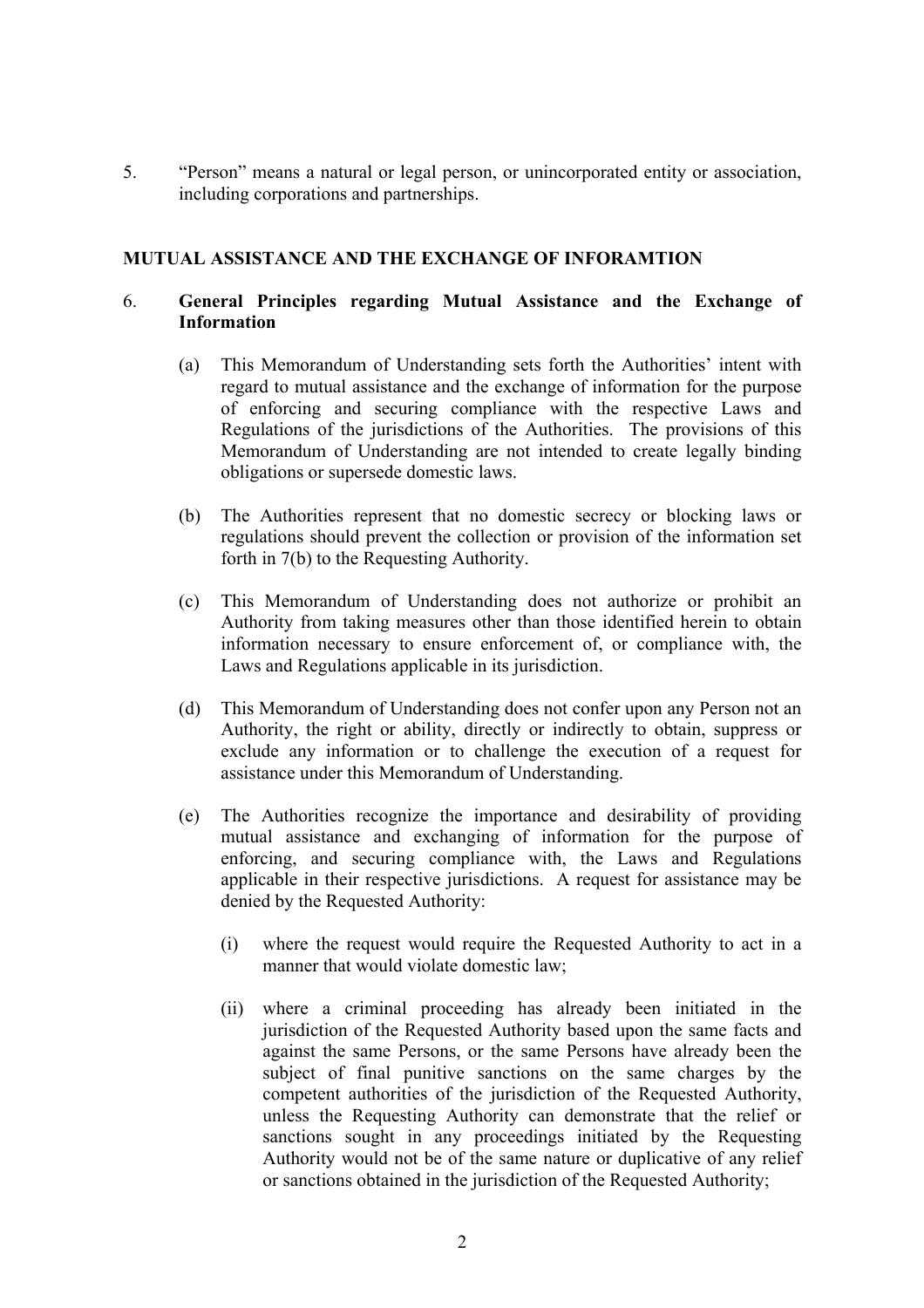- (iii) where the request is not made in accordance with the provisions of this Memorandum of Understanding; or
- (iv) on grounds of public interest or essential national interest.

Where a request for assistance is denied, or where assistance is not available under domestic law, the Requested Authority will provide the reasons for not granting the assistance and consult pursuant to paragraph 12.

### 7. **Scope of Assistance**

- (a) The Authorities will, within the framework of this Memorandum of Understanding, provide each other with the fullest assistance permissible to secure compliance with the respective Laws and Regulations of the Authorities.
- (b) The assistance available under this Memorandum of Understanding includes, without limitation:
	- (i) providing information and documents held in the files of the Requested Authority regarding the matters set forth in the request for assistance;
	- (ii) obtaining information and documents regarding the matters set forth in the request for assistance, including:
		- contemporaneous records sufficient to reconstruct all securities and derivatives transactions, including records of all funds and assets transferred into and out of bank and brokerage accounts relating to these transactions;
		- records that identify: the beneficial owner and controller, and for each transaction, the account holder; the amount purchased or sold; the time of the transaction; the price of the transaction; and the individual and the bank or broker and brokerage house that handled the transaction; and
		- information identifying persons who beneficially own or control non-natural Persons organized in the jurisdiction of the Requested Authority.
	- (iii) in accordance with Paragraph 9(d), taking or compelling a Person's statement, or, where permissible, testimony under oath, regarding the matters set forth in the request for assistance.
- (c) Assistance will not be denied based on the fact that the type of conduct under investigation would not be a violation of the Laws and Regulations of the Requested Authority.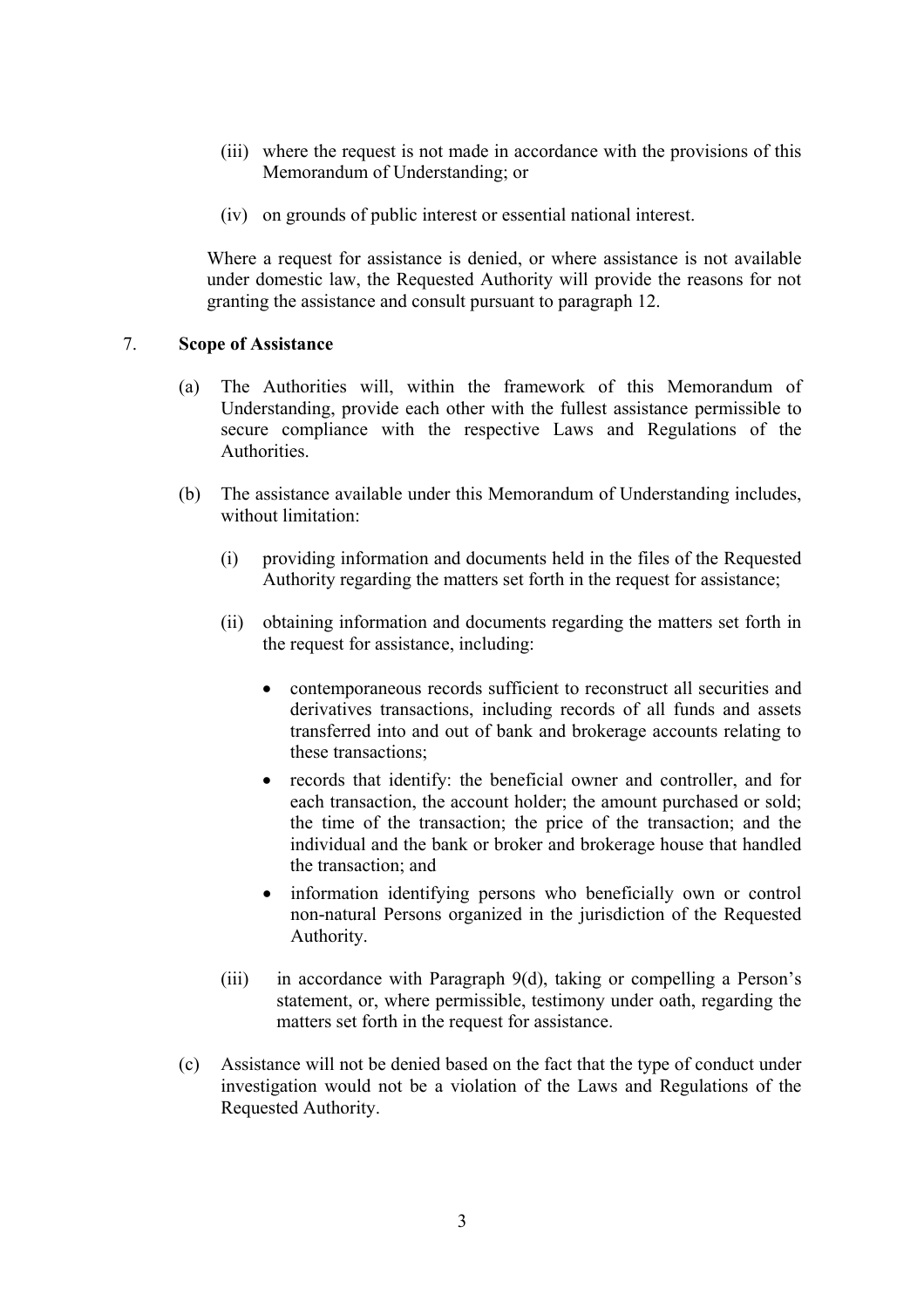### 8. **Requests For Assistance**

- (a) Requests for assistance will be made in writing addressed to the Requested Authority's contact office listed in the Appendix.
- (b) Requests for assistance will include the following:
	- (i) a description of the facts underlying the investigation that are the subject of the request, and the purpose for which the assistance is sought;
	- (ii) a description of the assistance sought by the Requesting Authority and why the information sought will be of assistance:
	- (iii) any information known to, or in the possession of, the Requesting Authority that might assist the Requested Authority in identifying either the Persons believed to possess the information or documents sought or the places where such information may be obtained;
	- (iv) an indication of any special precautions that should be taken in collecting the information due to investigatory considerations, including the sensitivity of the information; and
	- (v) the Laws and Regulations that may have been violated and that relate to the subject matter of the request.
- (c) In urgent circumstances, requests for assistance may be effected by telephone or facsimile, provided such communication is confirmed through an original, signed document.

## 9. **Execution of Requests for Assistance**

- (a) Information and documents held in the files of the Requested Authority will be provided to the Requesting Authority upon request.
- (b) Upon request, the Requested Authority will require the production of documents identified in 7(b)(ii) from: (i) any Person designated by the Requesting Authority; or (ii) any other Person who may possess the requested information or documents. Upon request, the Requested Authority will obtain other information relevant to the request.
- (c) Upon request, the Requesting Authority will seek responses to questions and/or a statement (or where permissible, testimony under oath) from any Person involved, directly or indirectly, in the activities that are the subject matter of the request for assistance or who is in possession of information that may assist in the execution of the request.
- (d) Unless otherwise arranged by the Authorities, information and documents requested under this Memorandum of Understanding will be gathered in accordance with the procedures applicable in the jurisdiction of the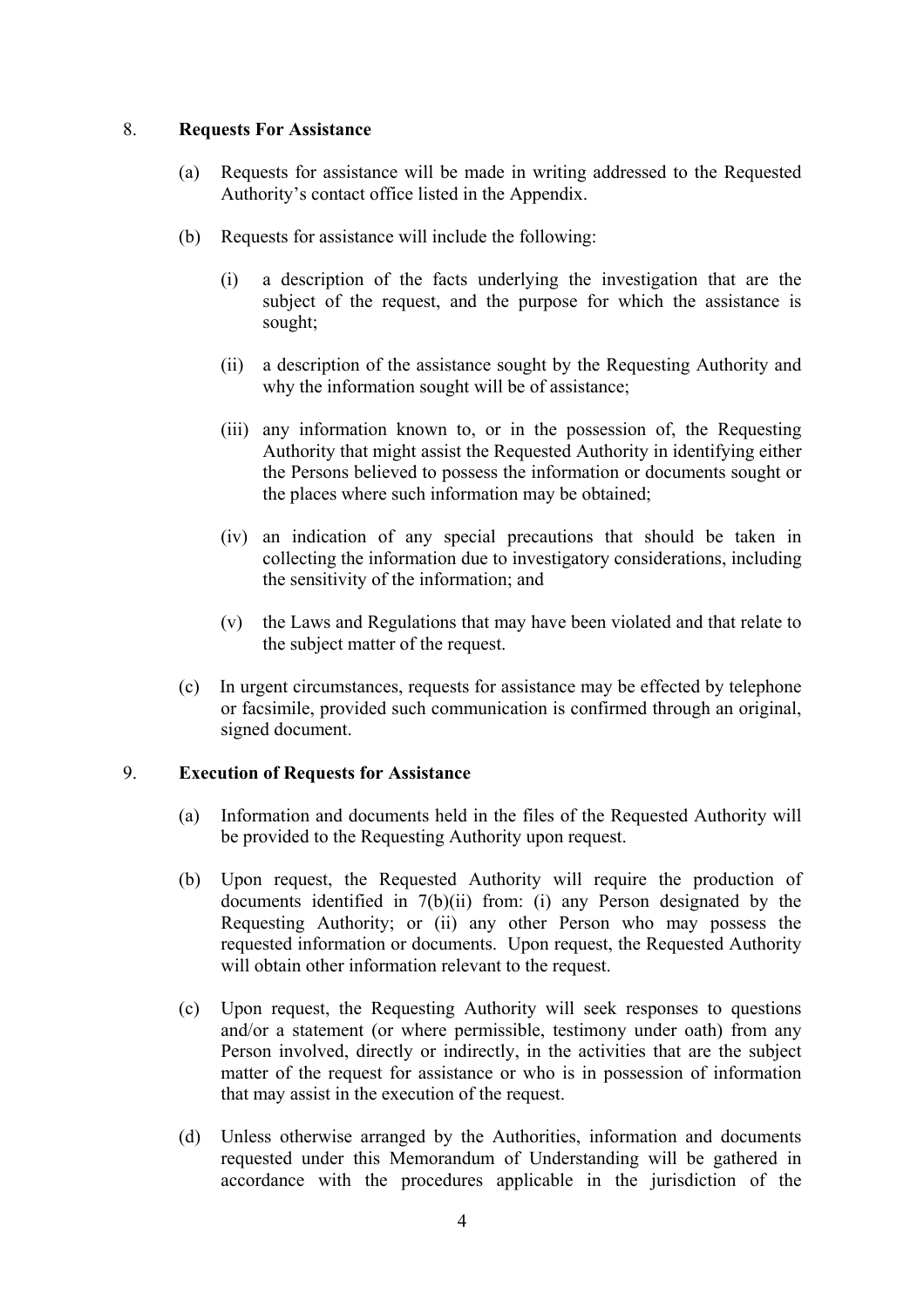Requested Authority and by persons designated by the Requested Authority. Where permissible under the Laws and Regulations of the jurisdiction of the Requested Authority, a representative of the Requesting Authority may be present at the taking of statements and testimony and may provide, to a designated representative of the Requested Authority, specific questions to be asked of any witness.

(e) In urgent circumstances, the response to requests for assistance may be effected by telephone or facsimile, provided such communication is confirmed through an original, signed document.

### 10. **Permissible Uses of Information**

- (a) The Requesting Authority may use non-public information and non-public documents furnished in response to a request for assistance under this Memorandum of Understanding solely for:
	- (i) the purposes set forth in the request for assistance, including ensuring compliance with the Laws and Regulations related to the request; and
	- (ii) a purpose within the general framework of the use stated in the request for assistance, including conducting a civil or administrative enforcement proceeding, assisting in a self-regulatory organization's surveillance or enforcement activities (insofar as it is involved in the supervision of trading or conduct that is the subject of the request), assisting in a criminal prosecution, or conducting any investigation for any general charge applicable to the violation of the provision specified in the request where such general charge pertains to a violation of the Laws and Regulations administered by the Requesting Authority. This use may include enforcement proceedings which are public.
- (b) If a Requesting Authority intends to use information furnished under this Memorandum of Understanding for any purpose other than those stated in Paragraph 10(a), it must obtain the consent of the Requested Authority.

## 11. **Confidentiality**

- (a) Each Authority will keep confidential requests made under this Memorandum of Understanding, the contents of such requests, and any matters arising under this Memorandum of Understanding, including consultations between the Authorities, and unsolicited assistance. After consultation with the Requesting Authority, the Requested Authority may disclose the fact that the Requesting Authority has made the request if such disclosure is required to carry out the request.
- (b) The Requesting Authority will not disclose non-public documents and information received under this Memorandum of Understanding, except as contemplated by paragraph 10(a) or in response to a legally enforceable demand. In the event of a legally enforceable demand, the Requesting Authority will notify the Requested Authority prior to complying with the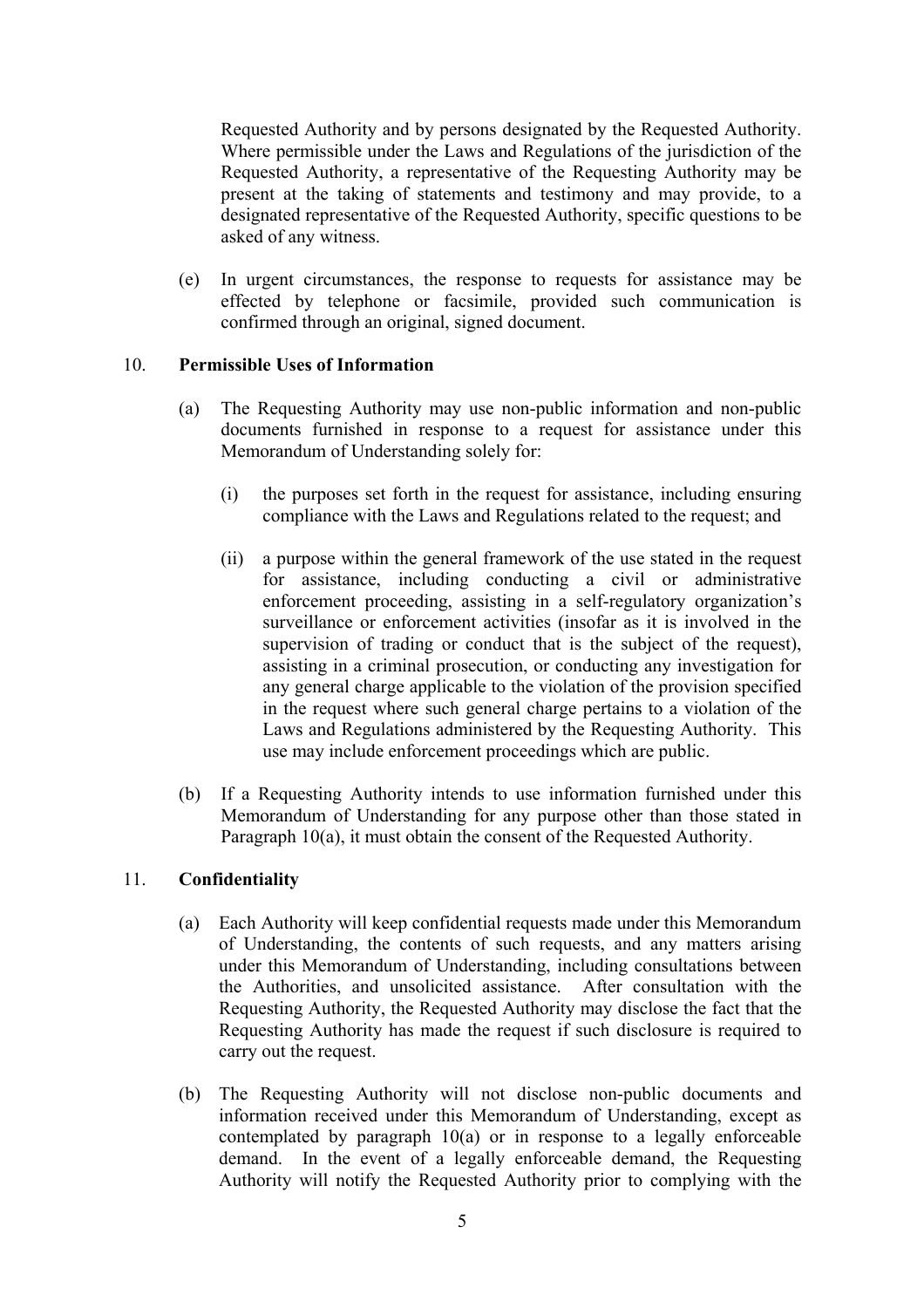demand, and will assert such appropriate legal exemptions or privileges with respect to such information as may be available. The Requesting Authority will use its best efforts to protect the confidentiality of non-public documents and information received under this Memorandum of Understanding.

(c) Prior to providing information to a self-regulatory organization in accordance with paragraph  $10(a)(ii)$ , the Requesting Authority will ensure that the selfregulatory organization is able and will comply on an ongoing basis with the confidentiality provisions set forth in paragraphs 11(a) and (b) of this Memorandum of Understanding, and that the information will be used only in accordance with paragraph 10(a) of this Memorandum of Understanding, and will not be used for competitive advantage.

### 12. **Consultation Regarding Mutual Assistance and the Exchange of Information**

- (a) The Authorities will consult periodically with each other regarding this Memorandum of Understanding about matters of common concern with a view to improving its operation and resolving any issues that may arise. In particular, the Authorities will consult in the event of:
	- (i) a significant change in market or business conditions or in legislation where such change is relevant to the operation of this Memorandum of Understanding;
	- (ii) a demonstrated change in the willingness or ability of an Authority to meet the provisions of this Memorandum of Understanding; and
	- (iii) any other circumstance that makes it necessary or appropriate to consult, amend or extend this Memorandum of Understanding in order to achieve its purposes.
- (b) The Requesting Authority and Requested Authority will consult with one another in matters relating to specific requests made pursuant to this Memorandum of Understanding (e.g., where a request may be denied, or if it appears that responding to a request will involve a substantial cost). These Authorities will define the terms herein in accordance with the relevant laws of the jurisdiction of the Requesting Authority unless such definition would require the Requested Authority to exceed its legal authority or otherwise be prohibited by the laws applicable in the jurisdiction of the Requested Authority. In such case, the Requesting and Requested Authorities will consult.

## 13. **Unsolicited Assistance**

Each Authority will make all reasonable efforts to provide, without prior request, the other Authority with any information that it considers is likely to be of assistance to the other Authority in securing compliance with Laws and Regulations applicable in its jurisdiction.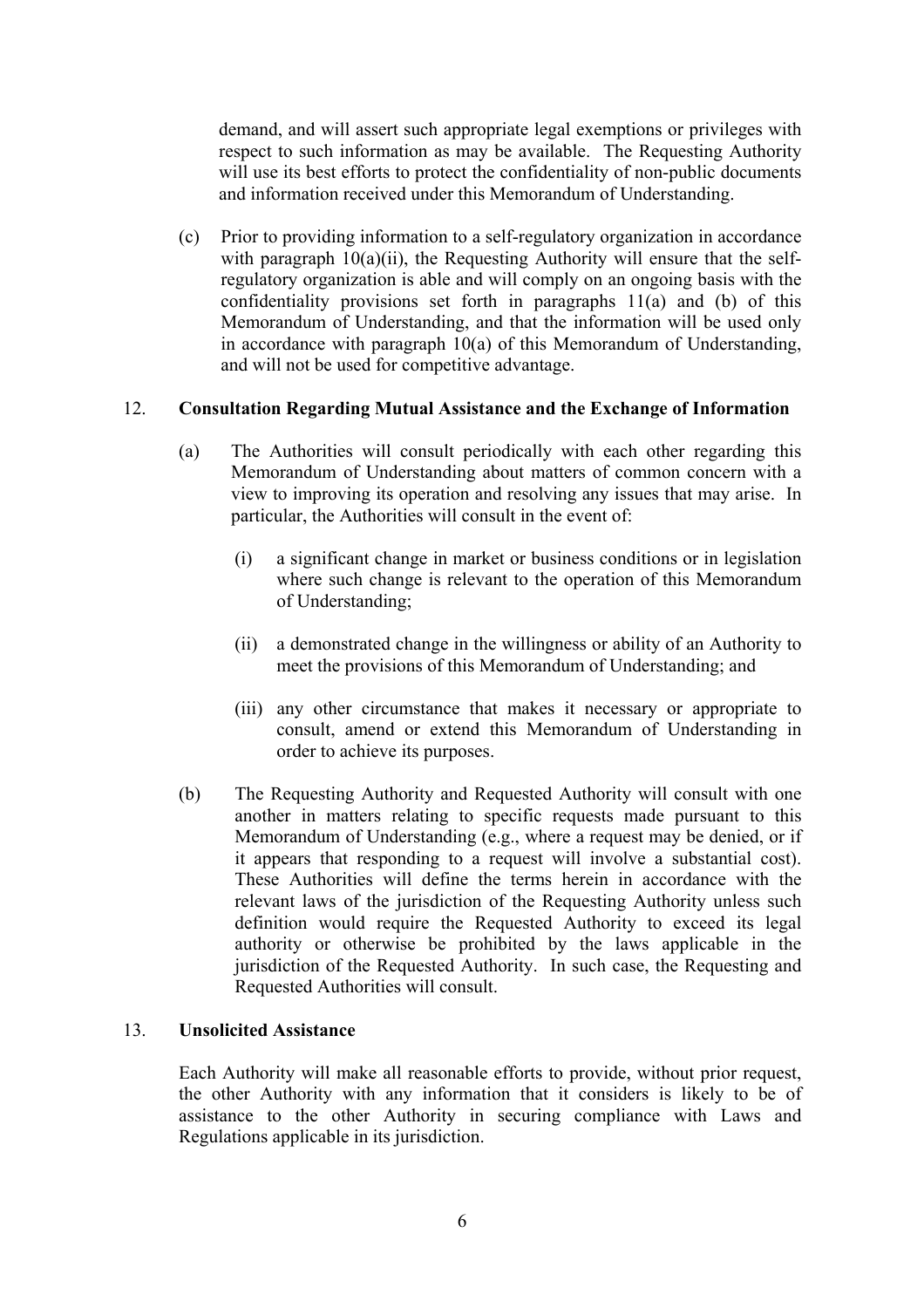### **FINAL PROVISIONS**

#### 14. **Effective Date**

 Cooperation in accordance with this Memorandum of Understanding will begin on the date of its signing by the Authorities.

#### 15. **Termination**

- (a) Either Authority may terminate its participation in this Memorandum of Understanding at any time by giving at least 30 days prior written notice to the other Authority.
- (b) In the event that an Authority decides to terminate its participation in this Memorandum of Understanding, cooperation and assistance in accordance with this Memorandum of Understanding will continue until the expiration of 30 days after that Authority gives written notice to the other Authority of its intention to discontinue cooperation and assistance hereunder. If either Authority gives a termination notice, cooperation and assistance in accordance with this Memorandum of Understanding will continue with respect to all requests for assistance that were made, or information provided, before the effective date of notification (as indicated in the notice but no earlier than the date the notice is sent) until the Requesting Authority terminates the matter for which assistance was requested.
- (c) In the event of the termination of an Authority's participation in the Memorandum of Understanding under the provisions of 15(a), information obtained under this Memorandum of Understanding will continue to be treated confidentially in the manner prescribed under paragraph 11 of this Memorandum of Understanding.